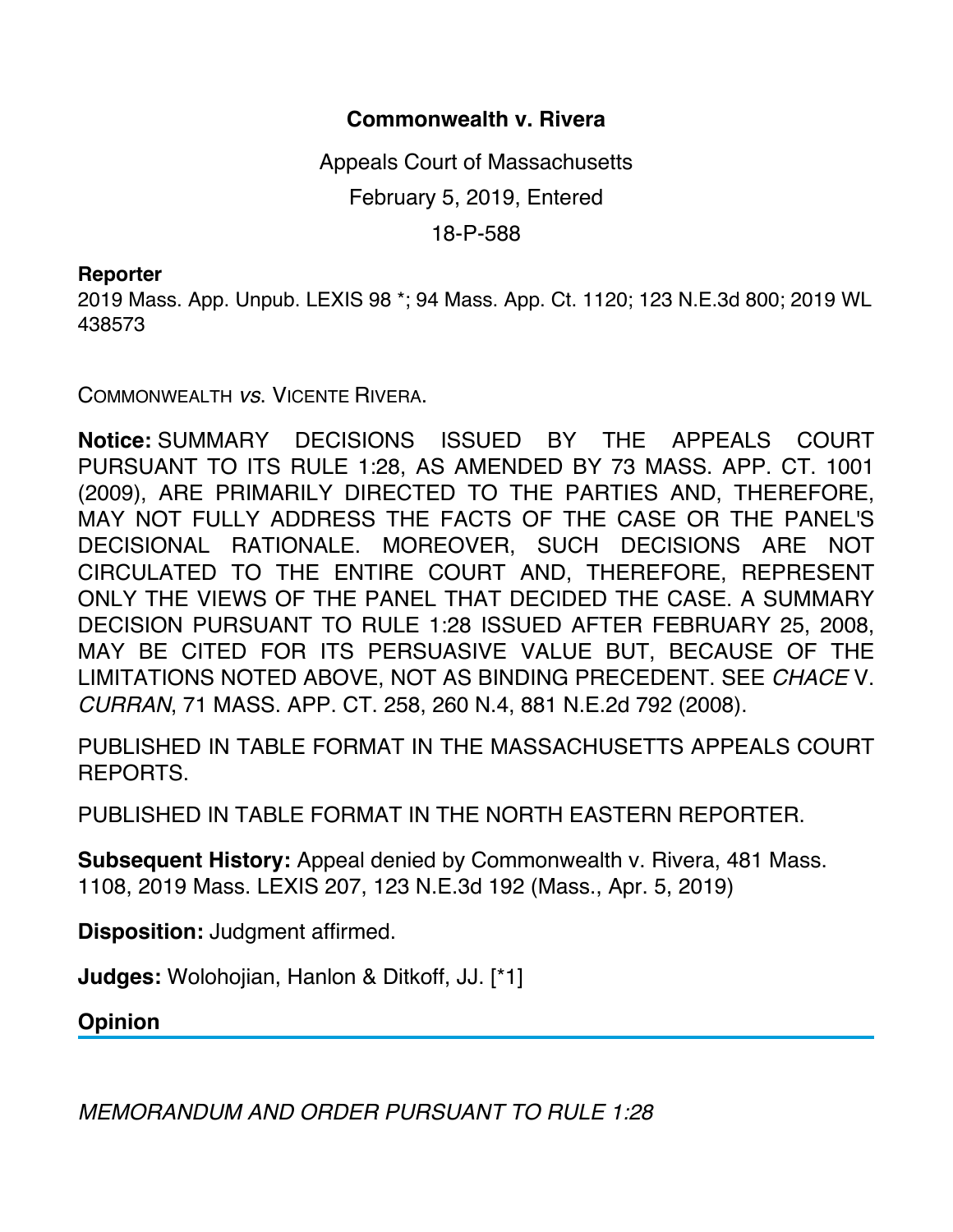The defendant, Vicente Rivera, appeals from his conviction following a jury trial in District Court of operating a motor vehicle while under the influence of intoxicating liquor, second offense, G. L. c. 90, § 24 (1) (*a*) (1).1 Concluding that the failure to admit evidence under the doctrine of verbal completeness was not prejudicial, and discerning no reversible error in the jury instructions, we affirm.

1. *Verbal completeness*. "Under the doctrine of verbal completeness, '"[w]hen a party introduces a portion of a statement or writing in evidence," a judge has the discretion to "allow[ ] admission of other relevant portions of the same statement or writing which serve to 'clarify the context' of the admitted portion."'" *Commonwealth* v. *Crayton*, 470 Mass. 228, 246, 21 N.E.3d 157 (2014), quoting *Commonwealth* v. *Aviles*, 461 Mass. 60, 75, 958 N.E.2d 37 (2011). "The purpose of the doctrine is 'to ensure that a party does not present "a fragmented and misleading version of events" to the fact finder.'" *Crayton*, *supra*, quoting *Aviles*, *supra*. "[T]he doctrine of verbal completeness does not open the door for everything in a statement or document." *Commonwealth* v. *Doyle*, 83 Mass. App. Ct. 384, 391, 984 N.E.2d 297 (2013), quoting *Aviles*, *supra*. "To be admitted, 'the additional portions of the statement must be (1) on the same subject as the admitted [\*2] statement; (2) part of the same conversation as the admitted statement; and (3) necessary to the understanding of the admitted statement.'" *Aviles*, *supra*, quoting *Commonwealth* v. *Eugene*, 438 Mass. 343, 350-351, 780 N.E.2d 893 (2003).

Here, where the trooper testified on direct that the defendant said he had been drinking "Jello shots," defense counsel should have been permitted on crossexamination to ask whether during the same conversation the defendant said that "he took one Jello shot and spit it out." Such a statement would have been on the same subject as the admitted statement and part of the same conversation between the trooper and the defendant about whether the defendant had consumed alcohol that night. Because it would have clarified or minimized the first statement, it would have been necessary for the jury to fully understand the admitted statement. See *Crayton*, 470 Mass. at 247 & n.23. Admitting just the first part of this conversation may have risked presenting "a fragmented and misleading version" of the admission to the jury. *Id.* at 246, quoting *Aviles*, 461 Mass. at 75.2

<sup>1</sup> The defendant pleaded guilty to the second offense portion of the charge. The defendant also pleaded guilty to possession of cocaine, G. L. c. 94C, § 34, but that conviction is not before us.

<sup>&</sup>lt;sup>2</sup> An offer of proof of what counsel expected the trooper to state would have greatly assisted the trial judge (and us) in deciding the verbal completeness question. Cf. *Commonwealth* v. *Moore*, 480 Mass. 799, 807 n.8, 109 N.E.3d 484 (2018) (defendant's offer of proof as to portions of excluded audio recording "put the judge on notice of the purpose of the proffered evidence"). Alternatively, counsel could have requested a voir dire of the trooper on this point.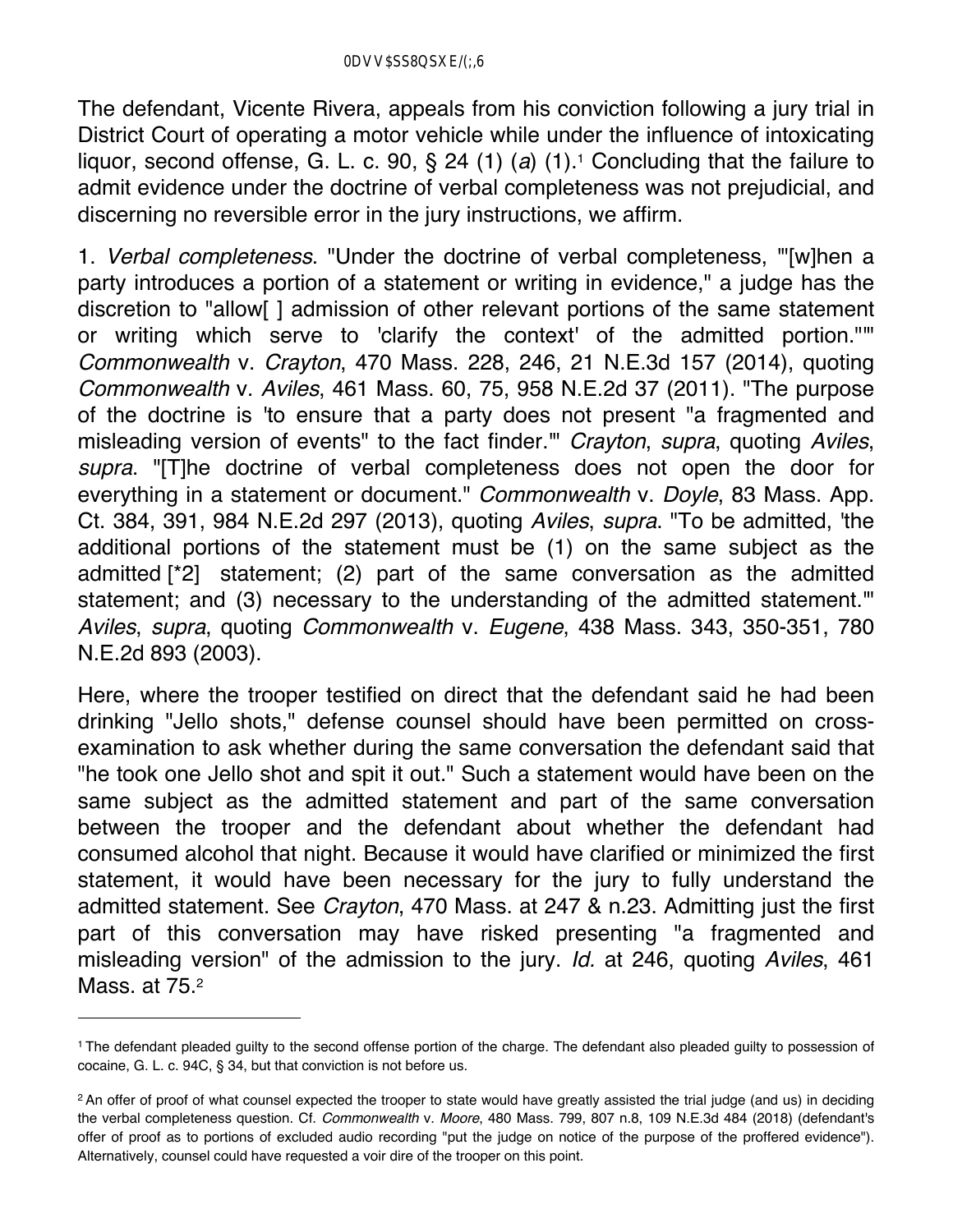Nonetheless, "[a]n error is not prejudicial if it 'did not influence the jury, or had but very slight effect.'" *Commonwealth* v. *Sullivan*, 478 Mass. 369, 376, 85 N.E.3d 934 (2017), quoting *Commonwealth* v. *Cruz*, 445 Mass. 589, 591, 839 N.E.2d 324 (2005). Here, the discussion of the Jello shot would not have been important evidence in light of the other [\*3] compelling evidence of the defendant's intoxication. The defendant gave inconsistent statements regarding the amount of alcohol he had consumed and "kept flipflopping between saying he had nothing to drink and admitting to drinking alcohol." The defendant also exhibited physical signs of intoxication, such as bloodshot and glassy eyes and a strong odor of alcohol coming from his person. Moreover, the defendant's performance on field sobriety tests suggested that the defendant was intoxicated. The defendant swayed and used his arms for balance and struggled to perform the one-leggedstand test and the walk-and-turn test as instructed. In light of the compelling evidence of intoxication, we are satisfied that any error with regard to this potential evidence did not influence the jury.

2. *Jury instruction on the defendant's election not to testify*. The defendant asked for an instruction regarding the defendant's election not to testify, and the judge stated that he would give such an instruction. When the judge failed to give such an instruction, however, the defendant did not object. Accordingly, we review for a substantial risk of a miscarriage of justice. See *Commonwealth* v. *McCray*, 93 Mass. App. Ct. 835, 848-849, 109 N.E.3d 1091 (2018); *Commonwealth* v. *Botelho*, 87 Mass. App. Ct. 846, 849, 35 N.E.3d 417 (2015). We discern no such [\*4] risk.

As a whole, the judge's charges to the jury "satisf[ied] the requirement for an instruction minimizing the danger that the jury will draw an adverse inference from the defendant's decision not to testify." *McCray*, 93 Mass. App. Ct. at 849, quoting *Commonwealth* v. *Gilchrist*, 413 Mass. 216, 219, 597 N.E.2d 32 (1992). See *Botelho*, 87 Mass. App. Ct. at 849 (looking to instructions as a whole). In his remarks to the venire, the trial judge communicated the defendant's right not to testify, stating "there is no burden on a defendant" and a defendant "does not have to testify or present evidence." The trial judge further informed the venire that, "[i]f a defendant remains silent, the jury may not use it against him in deciding the case." In the judge's preliminary instructions during trial, he explained the presumption of innocence by stating that "[t]he law does not require the defendant to prove his innocence or to produce any evidence." He reiterated this in his final charge by instructing that "[t]he defendant is not required to call any witnesses or produce any evidence, since he is presumed to be innocent." These instructions adequately conveyed the impropriety of an adverse inference such that we can discern no substantial risk of a miscarriage of justice. See *McCray*, 93 Mass. App. Ct. at 849.